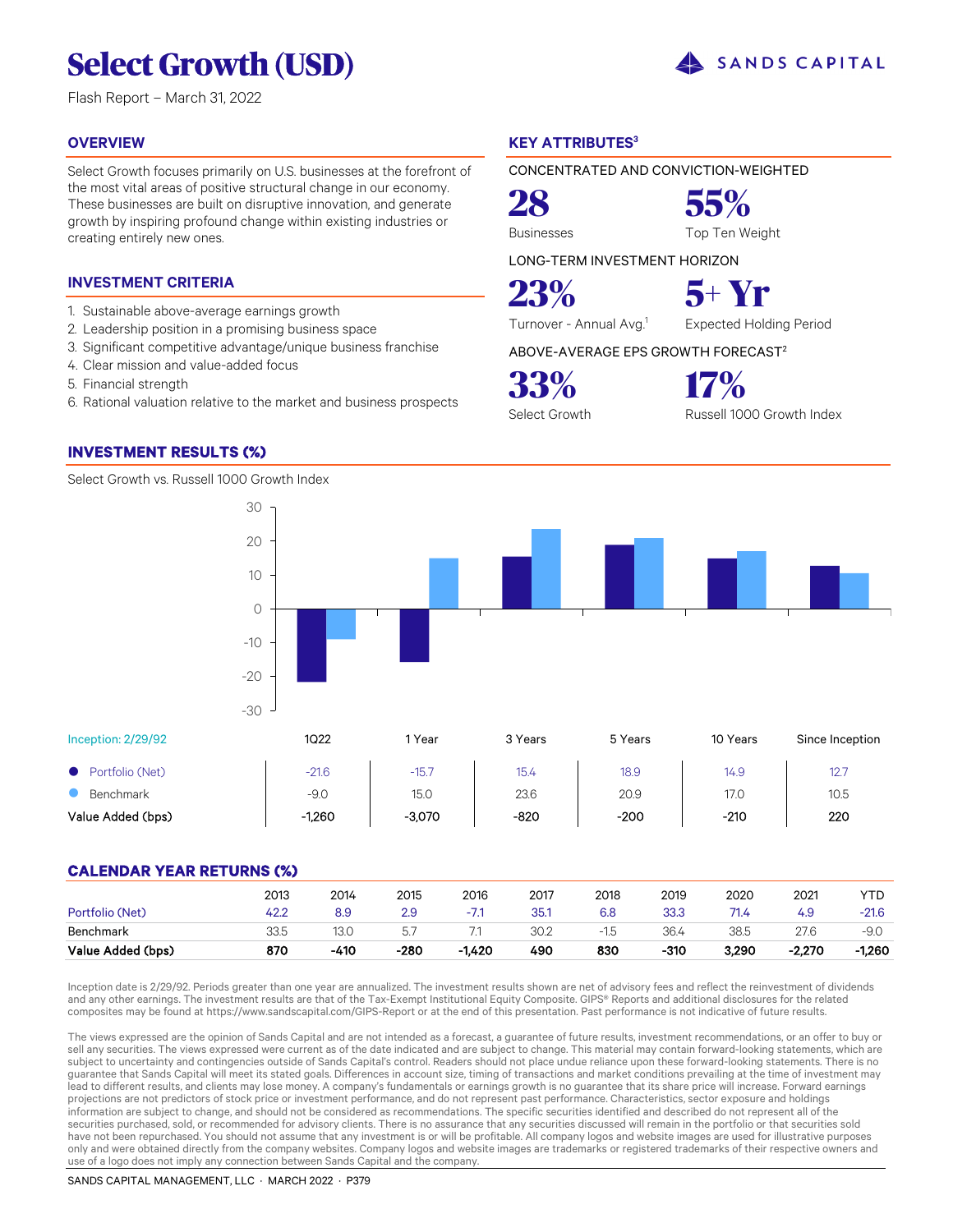### **PORTFOLIO CHARACTERISTICS<sup>3</sup>**

|                                                   | Portfolio | <b>Benchmark</b> |
|---------------------------------------------------|-----------|------------------|
| Portfolio Businesses                              | 28        | 499              |
| Active Share <sup>4</sup>                         | 85%       | n/a              |
| 5-Year Historical EPS Growth                      | 37%       | 26%              |
| Consensus Long-Term EPS Growth                    | 33%       | 17%              |
| Consensus Forward P/E - Next 12 mos. <sup>5</sup> | 50x       | 26x              |
| Weighted Avg. Market Cap (\$B)                    | 225.8     | 989.0            |
| Median Market Cap (\$B)                           | 66.3      | 16.9             |
| Turnover - Trailing 12 mos. <sup>1</sup>          | 22%       | n/a              |
| Weighted Average Carbon Intensity <sup>14</sup>   | 18.3      | 49.4             |

### **RETURN & VOLATILITY METRICS<sup>3</sup>**

| (Trailing 5 Years Net of Fees)        | Portfolio | Benchmark |
|---------------------------------------|-----------|-----------|
| Annualized Excess Return <sup>6</sup> | $-1.9%$   | n/a       |
| Beta <sup>16</sup>                    | 1.09      | 1.00      |
| Information Ratio <sup>7</sup>        | $-0.2$    | n/a       |
| R-Squared <sup>11</sup>               | 78.2%     | 100.0%    |
| Sharpe Ratio <sup>8</sup>             | 0.8       | 1.2       |
| Standard Deviation <sup>10</sup>      | 21.2%     | 17.3%     |
| Tracking Error <sup>9</sup>           | 10.0%     | n/a       |
| Up Capture <sup>12</sup>              | 93%       | 100%      |
| Down Capture <sup>13</sup>            | 99%       | 100%      |

### **TOP TEN HOLDINGS (55.4% OF ASSETS)<sup>3</sup>**

|              | amazon | servicenow           | <b>Table</b><br><b>BLOCK</b>  | <b>Dexcom</b> | sea | <u>ıntuıt</u>          | <b>A ATLASSIAN</b> | S Match | <b>CLOUDFLARE</b>  |
|--------------|--------|----------------------|-------------------------------|---------------|-----|------------------------|--------------------|---------|--------------------|
| Company      |        | Sector <sup>19</sup> |                               |               |     | Domicile <sup>15</sup> | Portfolio (%)      |         | <b>Owned Since</b> |
| Visa         |        |                      | Information Technology        |               |     | <b>United States</b>   | 7.2                |         | 2008               |
| Amazon       |        |                      | <b>Consumer Discretionary</b> |               |     | <b>United States</b>   | 7.2                |         | 2015               |
| ServiceNow   |        |                      | Information Technology        |               |     | <b>United States</b>   | 7.1                |         | 2016               |
| <b>Block</b> |        |                      | Information Technology        |               |     | <b>United States</b>   | 6.6                |         | 2020               |
| Dexcom       |        | <b>Health Care</b>   |                               |               |     | <b>United States</b>   | 5.7                |         | 2020               |
| Sea          |        |                      | <b>Communication Services</b> |               |     | Singapore              | 5.3                |         | 2019               |
| Intuit       |        |                      | Information Technology        |               |     | <b>United States</b>   | 4.3                |         | 2019               |
| Atlassian    |        |                      | Information Technology        |               |     | Australia              | 4.1                |         | 2018               |
| Match Group  |        |                      | <b>Communication Services</b> |               |     | <b>United States</b>   | 4.0                |         | 2018               |
| Cloudflare   |        |                      | Information Technology        |               |     | <b>United States</b>   | 3.8                |         | 2021               |

### **SECTOR EXPOSURE3,19**

|                               | <b>Portfolio</b> | <b>Relative to Benchmark</b> |
|-------------------------------|------------------|------------------------------|
| Information Technology        | 41.9             | $-4.3$                       |
| <b>Communication Services</b> | 19.0             | 8.5                          |
| <b>Health Care</b>            | 16.1             | 7.2                          |
| <b>Consumer Discretionary</b> | 14.1             | $-4.4$                       |
| Industrials                   | 6.6              | 0.5                          |
| <b>Consumer Staples</b>       |                  | $-4.2$                       |
| Financials                    |                  | $-2.5$                       |
| <b>Real Estate</b>            |                  | $-1.7$                       |
| Materials                     |                  | $-0.9$                       |
| Energy                        |                  | $-0.5$                       |
| <b>Utilities</b>              |                  | 0.0                          |
| [Cash]                        | 2.4              | 2.4                          |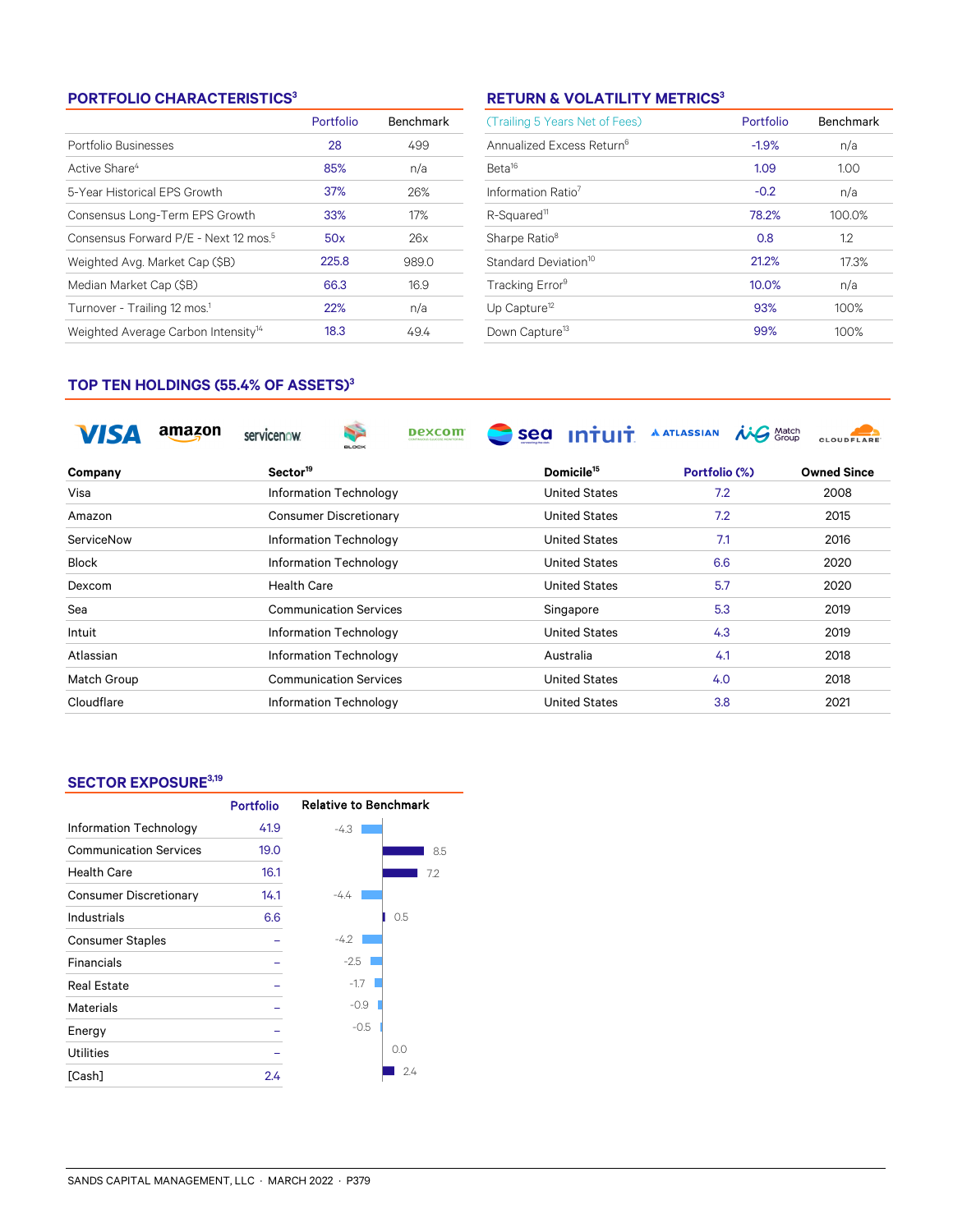### **CONTRIBUTION (%)<sup>20</sup>**

Top Absolute Contributors Top Absolute Detractors QUARTER TO DATE

| <b>Company Name</b> | Average<br>Weight | Return | Contribution | <b>Company Name</b> | Average<br>Weight | Return  | <b>Contribution</b> |
|---------------------|-------------------|--------|--------------|---------------------|-------------------|---------|---------------------|
| Visa                | 7.4               | 2.5    | 0.3          | Sea                 | 5.7               | $-46.5$ | $-3.5$              |
| Cloudflare          | 2.6               | $-9.0$ | 0.2          | Netflix             | 5.1               | $-37.8$ | $-2.8$              |
| Dexcom              | 3.0               | $-4.7$ | 0.2          | Shopify             | 2.5               | $-50.9$ | $-1.6$              |
| Amazon              | 6.7               | $-2.2$ | 0.1          | Twilio              | 3.3               | $-37.4$ | $-1.6$              |
| Airbnb              | 2.1               | 3.2    | 0.0          | Meta Platforms      | 3.4               | $-33.9$ | $-1.4$              |

### TRAILING 1 YEAR

| <b>Company Name</b>         | Average<br>Weight | Return | Contribution | <b>Company Name</b> | Average<br>Weight | Return  | <b>Contribution</b> |
|-----------------------------|-------------------|--------|--------------|---------------------|-------------------|---------|---------------------|
| Dexcom                      | 2.4               | 42.4   | O.7          | Sea                 | 9.0               | -46.3   | $-2.6$              |
| Visa                        | 6.5               | 5.4    | 0.6          | Twilio              | 3.9               | $-51.6$ | $-2.2$              |
| ServiceNow                  | 6.1               | 11.4   | 0.5          | Netflix             | 6.7               | $-28.2$ | $-2.1$              |
| <b>Edwards Lifesciences</b> | 2.0               | 40.7   | 0.4          | <b>Block</b>        | 6.C               | $-40.3$ | $-1.5$              |
| Intuit                      | 4.2               | 26.2   | 0.4          | Uber Technologies   | 4.1               | $-34.5$ | $-1.4$              |

### TRAILING 3 YEAR

| <b>Company Name</b> | Average<br>Weight | Return | <b>Contribution</b> | <b>Company Name</b>       | Average<br>Weight | Return  | <b>Contribution</b> |
|---------------------|-------------------|--------|---------------------|---------------------------|-------------------|---------|---------------------|
| Sea                 | 5.5               | 218.5  | 7.4                 | Shopify                   | 0.8               | $-45.7$ | $-1.6$              |
| Amazon              | 6.7               | 83.1   | 6.9                 | Abiomed                   | 0.3               | $-54.3$ | $-1.1$              |
| ServiceNow          | 6.5               | 125.9  | 6.4                 | Carvana                   | 0.4               | $-63.6$ | $-0.8$              |
| Match Group         | 4.4               | 94.6   | 4.7                 | Regeneron Pharmaceuticals | 0.1               | $-23.8$ | $-0.8$              |
| Adobe               | 3.1               | 64.0   | 3.5                 | 10X Genomics              |                   | $-49.6$ | $-0.6$              |

### TRAILING 5 YEAR

| <b>Company Name</b> | Average<br>Weight | Return | Contribution | <b>Company Name</b>    | Average<br>Weight | Return  | <b>Contribution</b> |
|---------------------|-------------------|--------|--------------|------------------------|-------------------|---------|---------------------|
| Amazon              | 7.2               | 267.7  | 16.5         | Incyte                 | 0.5               | $-49.7$ | $-3.0$              |
| ServiceNow          | 6.0               | 536.7  | 16.2         | Shopify                | 0.5               | $-45.7$ | $-1.6$              |
| Visa                | 7.3               | 157.7  | 11.8         | Snap                   |                   | $-45.1$ | $-1.3$              |
| Netflix             | 6.2               | 153.4  | 11.7         | Chipotle Mexican Grill | 0.3               | $-31.1$ | $-1.3$              |
| Adobe               | 3.8               | 235.8  | 9.9          | Abiomed                | 0.3               | $-55.0$ | $-1.2$              |

With the exception of PPS where actual transacted prices are used, contributions are calculated using end of day prices, and do not reflect actual property and the exception of PPOs in eligible accounts and<br>wear affect the shall MSCI, S&P, any of their affiliates or any third party involved in making or compiling the GICS or any GICS classifications have any liability for any direct, indirect,<br>special, punitive, consequential or any other da calculation methodology for the attribution analysis and complete list detailing each holding's attribution please contact a member of the Client Relations Team at 703-<br>562-4000. MSCI makes no express or implied warranties presented.